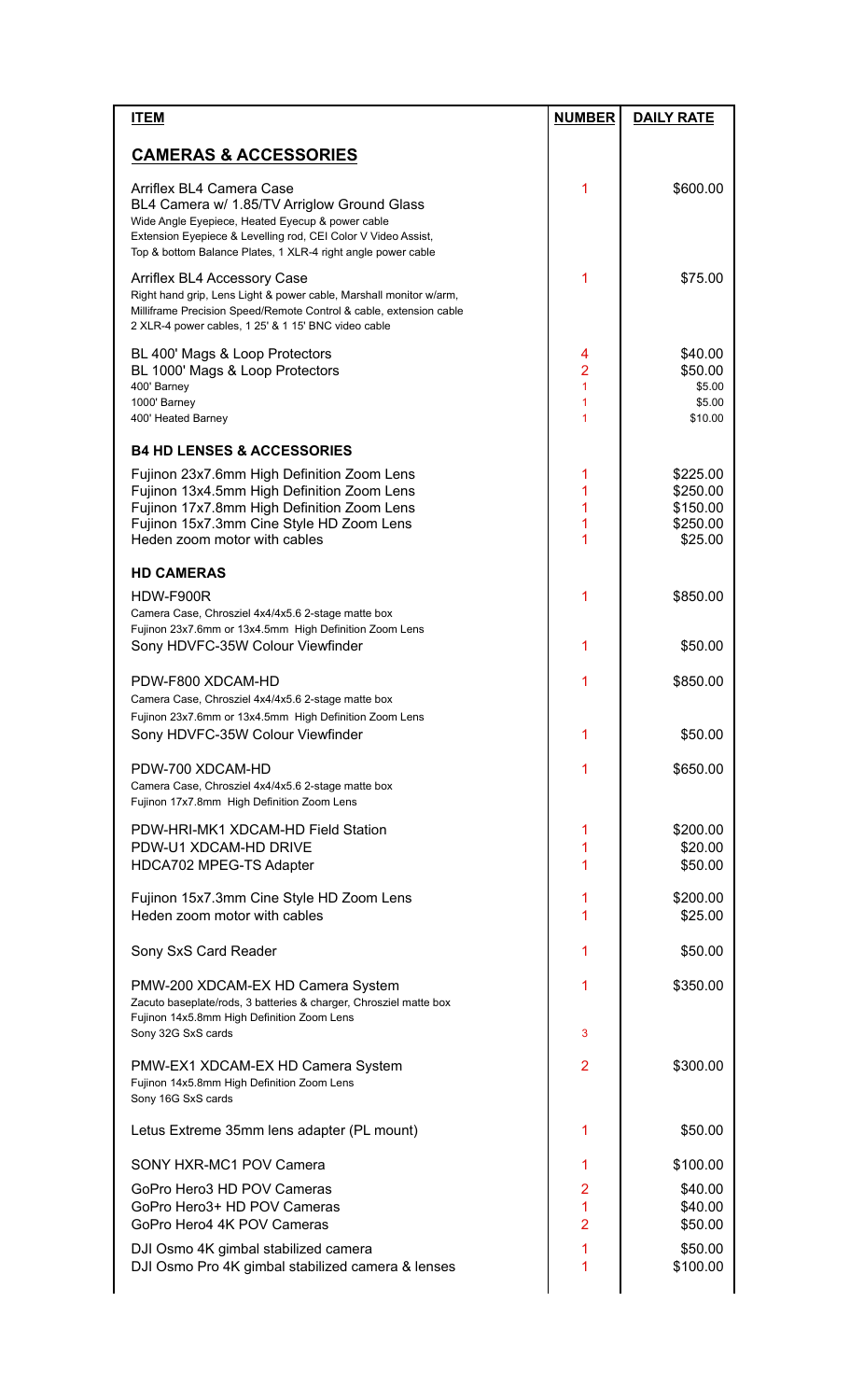| <b>ITEM</b>                                                                                                                                                                                                                                                                                                        | <b>NUMBER</b>        | <b>DAILY RATE</b>  |
|--------------------------------------------------------------------------------------------------------------------------------------------------------------------------------------------------------------------------------------------------------------------------------------------------------------------|----------------------|--------------------|
| <b>PL MOUNT DIGITAL CINEMA CAMERAS</b>                                                                                                                                                                                                                                                                             |                      |                    |
| PMW-F55 (PL Mount) 4K / 2K / HD Camera System<br>PL Mount, Element Technica Bridgeplate, Sony Shoulder Mount, 15mm rods<br>Solid Camera cheeseplate/top handle, Arri Mattebox & Follow Focus<br>2 64G SxS Pro+ cards                                                                                               | 1                    | \$650.00           |
| SBAC-US20 SxS Pro+ Card Reader                                                                                                                                                                                                                                                                                     | 1                    | \$50.00            |
| PXW-FS7 (PL Mount) 4K / 2 / HD Camera System<br>E & PL Mount, Chrosziel Shoulder Mount, 15mm rods, XDCA-FS7<br>2 128G XOD cards<br>PL Lens mount                                                                                                                                                                   | 1                    | \$350.00           |
| Sony XQD Card Reader                                                                                                                                                                                                                                                                                               | 1                    | \$25.00            |
| PMW-F3 XDCAM-EX HD Camera System<br>Arri baseplate/rods, 3 batteries & charger, Arri matte box<br>Sony 32G SxS cards<br>PL Lens mount                                                                                                                                                                              | 1                    | \$350.00           |
| F3 Nikon Lens Mount Adapter                                                                                                                                                                                                                                                                                        | 1                    | \$10.00            |
| Sony SxS Card Reader                                                                                                                                                                                                                                                                                               | 1                    | \$50.00            |
| ARRI ALEXA CLASSIC EVF (PL Mount) Camera System<br>w/4 Sony 64G SxS cards                                                                                                                                                                                                                                          | 1                    | \$800.00           |
| RED EPIC Dragon (PL Mount) Camera System<br>Electronic Viewfinder & 5" Touchscreen LCD, +1 Module<br>REDMote, VF Mount, Iris Rod Mount<br>Cables: 2x7" 1x12" & 2 x 18" LCD/EVF<br>Element Technica 35mm Bridgeplate Adapter & 18" Bridgeplate<br>Pair Rods<br><b>AC Power Supply</b>                               | 1                    | \$800.00           |
| RED SCARLET Dragon (PL Mount) Camera System<br>Electronic Viewfinder & 7" Touchscreen LCD, +1 Module<br>REDMote, VF Module, Quickplate Module, VF Mount, Iris Rod Mount<br>Cables: 3 x LCD/EVF<br>Element Technica 35mm Bridgeplate Adapter & 12" Bridgeplate<br>Pair Rods<br><b>AC Power Supply</b>               | 1                    | \$750.00           |
| Pro I/O Module                                                                                                                                                                                                                                                                                                     | 1                    | \$25.00            |
| <b>DSMC Side Handle</b>                                                                                                                                                                                                                                                                                            | 1                    | \$20.00            |
| Redvolt Pro Battery Module                                                                                                                                                                                                                                                                                         | 1                    | \$5.00             |
| Red Pro 7" LCD Monitor<br>Wooden Camera VCT Shoulder Plate for Epic/Scarlet (Sony style)                                                                                                                                                                                                                           | $\overline{2}$<br>1  | \$25.00<br>\$10.00 |
| Box of 4 - REDmag 64                                                                                                                                                                                                                                                                                               | 1                    | \$100.00           |
| REDmag 128                                                                                                                                                                                                                                                                                                         | 4                    | \$50.00            |
| REDmag256                                                                                                                                                                                                                                                                                                          | $\overline{2}$       | \$100.00           |
| REDmag240                                                                                                                                                                                                                                                                                                          | $6\phantom{1}$       | \$100.00           |
| RED Station SSD Reader - eSATA / USB2<br><b>RED Station SSD Reader - USB3</b>                                                                                                                                                                                                                                      | $\overline{2}$<br>4  | \$40.00<br>\$40.00 |
| RED ONE MX (PL Mount, Redmag SSD)<br>Electronic Viewfinder & offboard LCD<br>Element Technica HD-SDI breakout, Cheesestick, Viewfinder Mount<br>Element Technica 35mm Bridgeplate Adapter & 18" Bridgeplate<br>Cables: EVF, LCD, Drive + 3 backup cables<br>Pair Rods<br>4x5.6 IR filter<br><b>AC Power Supply</b> | 1                    | \$600.00           |
| Switronix 4-position Red Brick Battery Charger                                                                                                                                                                                                                                                                     | 2                    | \$40.00            |
| <b>RED Brick Battery Charger</b>                                                                                                                                                                                                                                                                                   | $\mathbf{1}$         | \$20.00            |
| <b>RED Brick Batteries</b><br>Red Brick Battery Plate                                                                                                                                                                                                                                                              | 12<br>$\overline{2}$ | \$15.00<br>\$5.00  |
| Anton Bauer Battery Plate                                                                                                                                                                                                                                                                                          | $\overline{2}$       | \$5.00             |
| XLR-4 Epic power cables                                                                                                                                                                                                                                                                                            | 4                    | \$5.00             |
| XLR-4 Red One power cables                                                                                                                                                                                                                                                                                         | 4                    | \$5.00             |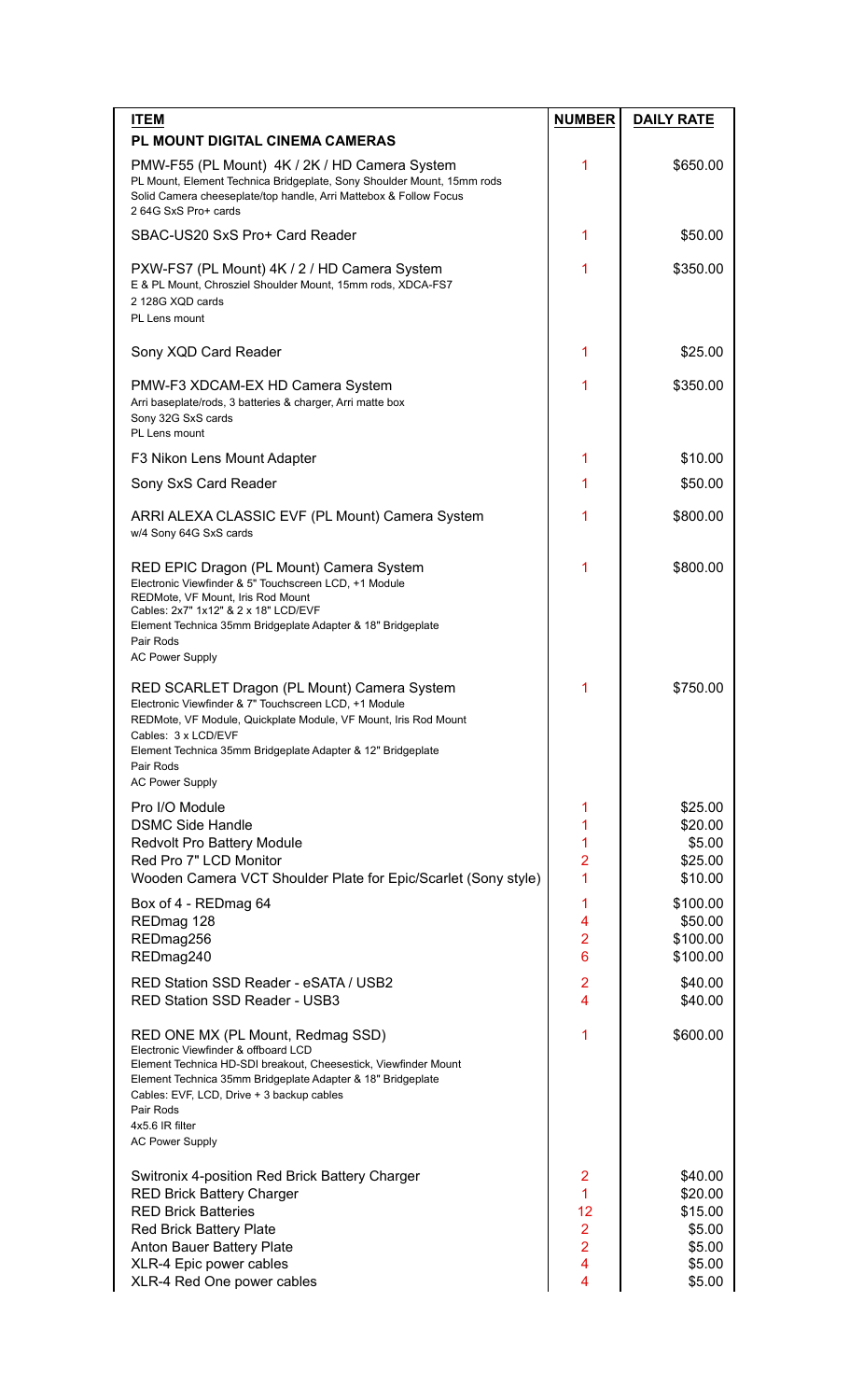| <b>ITEM</b>                                                                                                  | <b>NUMBER</b>  | <b>DAILY RATE</b>    |
|--------------------------------------------------------------------------------------------------------------|----------------|----------------------|
| <b>Redvolt Batteries</b>                                                                                     | 4              | \$10.00              |
| Redvolt 4-position Charger                                                                                   | 1              | \$15.00              |
| Audio Adapter Cables (XLR Mini, no pad)                                                                      | 4              | \$1.00               |
| Blackmagic Pocket 4K Camera (MFT mount)                                                                      | 1              | \$100.00             |
| 3 batteries, D-tap power adapter, 1 500G Samsung SSD                                                         |                |                      |
|                                                                                                              |                |                      |
| Blackmagic Pocket Camera (MFT mount)<br>PL mount adapter, 3 batteries, D-tap power adapter, 2 64G SD cards   | 1              | \$50.00              |
|                                                                                                              |                |                      |
| Sony A7sII DSLR (E mount) w/4 batteries & charger                                                            | 1              | \$60.00              |
| SD card pack - 6 SD cards                                                                                    | 1              | \$20.00              |
|                                                                                                              | 1              | \$700.00             |
| SILICON IMAGING 2K (PL mount)<br>OLED Electronic Viewfinder, Side Handgrips w/extensions                     |                |                      |
| Shoulder Pad, 35mm Bridgeplate Adapter                                                                       |                |                      |
| 7" LCD Touchscreen<br>Nikon lens adapter                                                                     | 1              | \$25.00              |
| B4 lens adapter                                                                                              | 1              | \$50.00              |
|                                                                                                              |                |                      |
| <b>DATA RECORDING</b>                                                                                        | 1              |                      |
| Convergent Designs Odyssey 7Q+<br>Includes Anton Bauer or Sony U-series battery mount, SSD Reader            |                | \$150.00             |
| 256G Samsung SSDs                                                                                            | 5              | \$20.00              |
| Sound Devices PIX240 SSD/CF Recorder (ProRes & DNxHD)                                                        | 1              | \$75.00              |
| 256G SSD w/Caddy                                                                                             | $\overline{2}$ | \$50.00              |
|                                                                                                              |                |                      |
| <b>PL MOUNT LENSES</b>                                                                                       |                |                      |
| Set, UniQoptics Primes T1.9 (18,25,35,50,85,100mm)<br>Set, Zeiss Standard Primes T2.1 (16,24,32,50,85,100mm) | 1<br>1         | \$300.00<br>\$300.00 |
| Arri Alura 45-250mm T2.6, 134mm Front Diamater (w/support)                                                   | 1              | \$300.00             |
| Fujinon Cabrio 20-120mm T3.5, 114mm Front Diameter                                                           | 1              | \$250.00             |
| Red Pro Zoom 17-50mm T2.9<br>Duclos Zoom 11-16mm T2.8, 80mm Front Diameter                                   | 1<br>1         | \$75.00<br>\$75.00   |
| Tokina Zoom 11-16mm T3, 85mm Front Diameter                                                                  |                | \$75.00              |
| Duclos/Nikon Zoom 80-200 T2.9                                                                                | 1              | \$100.00             |
| Beleng K8 8mm Prime Lens                                                                                     | 1              | \$50.00              |
| Red Pro 300mm Prime Lens T2.9<br>LAOWA 24mm Probe Lens                                                       | 1<br>1         | \$75.00<br>\$50.00   |
| Century Optics Super Fisheye Wide Angle Converter                                                            | 1              | \$50.00              |
| B4 lens adapter (For HD lenses in 2K mode)                                                                   | 1              | \$50.00              |
|                                                                                                              |                |                      |
| <b>E MOUNT LENSES (FS7 &amp; A7SII)</b>                                                                      |                |                      |
| Sony 24-240mm Kit Zoom Lens<br>Zeiss/Sony 55mm F1.8 Sonar FE Lens                                            | 1<br>1         | \$25.00<br>\$50.00   |
| Fujinon MK 18-55mm T2.9, 85mm Front Diameter                                                                 | 1              | \$75.00              |
| Fujinon MK 50-135mm T2.9, 85mm Front Diameter                                                                | 1              | \$75.00              |
|                                                                                                              |                |                      |
| <b>MFT MOUNT LENSES</b>                                                                                      |                |                      |
| Bower 8mm lens (MFT)<br>Leica 25mm lens (MFT)                                                                | 1<br>1         | \$10.00<br>\$20.00   |
| Olympus 12mm lens (MFT)                                                                                      | $\overline{2}$ | \$25.00              |
| LAOWA 7.5mm lens (MFT)                                                                                       | 1              | \$25.00              |
| PL-MFT Adapter                                                                                               | 1              | \$10.00              |
| Nikon-MFT Adapter                                                                                            | 1              | \$10.00              |
| <b>NIKON MOUNT LENSES</b>                                                                                    |                |                      |
| Rokinon 85mm T1.5 Prime Lens                                                                                 | 1              | \$30.00              |
| Samyang 14mm F2.8 Prime Lens                                                                                 | 1              | \$25.00              |
| Nikkor 24mm Shift/Tilt Lens                                                                                  | 1              | \$50.00              |
| Nikkor 80-400mm Telephoto Zoom Lens                                                                          | 1              | \$50.00              |
| <b>LENS ACCESSORIES</b>                                                                                      |                |                      |
| Arri MB-19 4x4 / 4x5.6 Matte Box (3 stage)                                                                   | 1              | \$80.00              |
| c/w Side Wings, Eyebrow, Mattes                                                                              |                |                      |
| Arri 6x6 Matte Box                                                                                           | 1              | \$60.00              |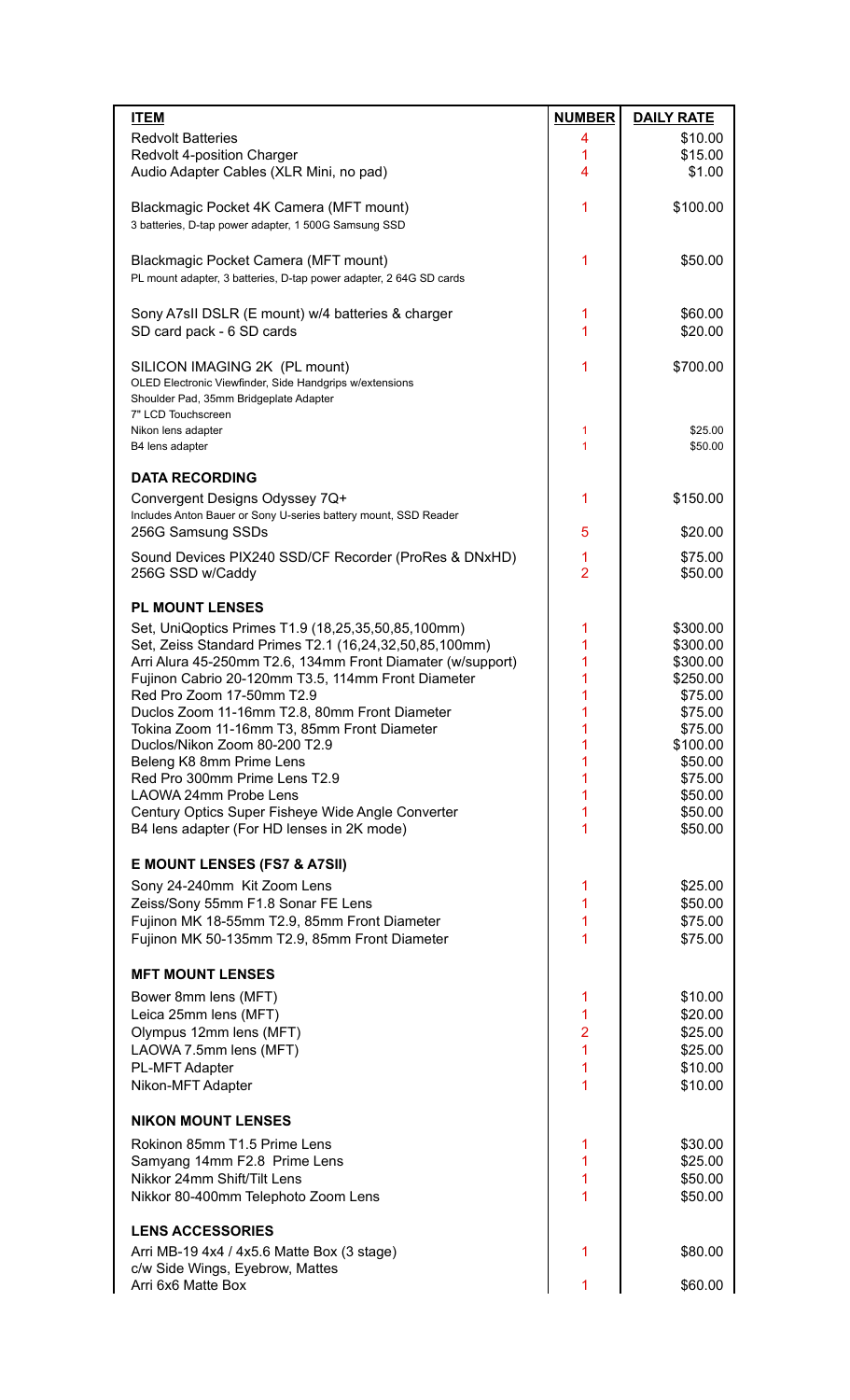| <b>ITEM</b>                                                                                          | <b>NUMBER</b>  | <b>DAILY RATE</b>   |
|------------------------------------------------------------------------------------------------------|----------------|---------------------|
| Arri 4x4 clip-on Matte Box (For 80mm front lenses)                                                   | 1              | \$20.00             |
| Arri MMB-1 4x4 / 4x5.6 Matte Box (2 stage)                                                           | 1              | \$50.00             |
| <b>Chrosziel Matte Box</b><br>Arri FF-2 Follow Focus                                                 | 1<br>1         | \$50.00<br>\$50.00  |
| Arri MFF-1 Follow Focus                                                                              | 1              | \$30.00             |
| <b>Chrosziel Follow Focus</b>                                                                        | 1              | \$30.00             |
| Preston MicroForce remote zoom control handle                                                        | 4              | \$40.00             |
| <b>Heden Motor</b>                                                                                   | 1              | \$50.00             |
| Bartech Wireless Follow Focus w/M-One motor                                                          | 1              | \$125.00            |
| Chrosziel MagNum Wireless Follow Focus<br>w/ 1 Heden & 1 Chrosziel motor                             | 1              | \$175.00            |
|                                                                                                      |                |                     |
| <b>BATTERY SYSTEMS</b>                                                                               |                |                     |
| <b>ANTON BAUER Dionic 90 Batteries</b>                                                               | 10             | \$15.00             |
| <b>ANTON BAUER Dgital 190 Batteries</b>                                                              | $\overline{2}$ | \$25.00             |
| ANTON BAUER VCLX Battery & Charger w/cable                                                           | 1              | \$125.00            |
| 12V Dual Block Batteries / Chargers                                                                  | 4              | \$30.00             |
| LIFESAVER DUAL 2-Position Charger                                                                    | $\overline{2}$ | \$25.00             |
| <b>TITAN TWIN 2-Position Travel Charger</b>                                                          | 3              | \$30.00             |
| <b>MONITORS &amp; VIDEO ASSIST</b>                                                                   |                |                     |
| Teradek Bolt Wireles Video Assist - HD                                                               |                | \$75.00             |
| Panasonic BTLH1710P 17" HD LCD Monitor                                                               | 1<br>1         | \$150.00            |
| Panasonic BTLH1700WP 17" HD LCD Monitor                                                              | 3              | \$100.00            |
| Panasonic BTLH900AP 8.4" HD LCD Monitor                                                              | 1              | \$100.00            |
| TVLogic LVM-071 7" HD LCD Monitor                                                                    | 1              | \$75.00             |
| ikan D5 5.6" HD LCD Monitor w/2 Batteries<br>Osee 24" HD LCD Monitor                                 | 1<br>1         | \$50.00<br>\$125.00 |
| Osee 17" HD LCD Monitor                                                                              | 1              | \$100.00            |
| 25' BNC video cables                                                                                 | 1              | \$1.00              |
| 50' BNC video cables                                                                                 | 1              | \$1.00              |
| 100' BNC video cables                                                                                | 1              | \$2.00              |
| <b>FILTERS</b>                                                                                       |                |                     |
| 4x4 FILTER KIT #1                                                                                    | 1              | \$30.00             |
| Warm Black ProMist 1/4, 1/2, 1 Black ProMist 1/2, 1/2, 1 Polarizer                                   |                |                     |
| ND3 Grad, ND6 Grad, Ultra-Con 1/2, Sunset Grad, Twilight Grad                                        |                |                     |
| 4x4 FILTER KIT #2                                                                                    | 1              | \$30.00             |
| Black ProMist 1/4, 1/2, 1, 2 Polarizer 812 Warm<br>ND3 Grad, Ultra-Con 1, Sunset Grad, Twilight Grad |                |                     |
| 4x5.6 FILTER KIT w/Schneider RHOdium FSND                                                            | 1              | \$30.00             |
| ND.3, ND.6, ND.9, ND 1.2, ND1.8, 85, 85N.3 85N.6, Schneider Tru-Pol,                                 |                |                     |
| ND Softedge Grads .3, .6, .9, Sunset Grad, Twilight Grad, 812, Antique Suede                         |                |                     |
| 4x5.6 CLASSIC SOFT KIT                                                                               | 1              | \$25.00             |
| Schneider Classic Soft 1/8, 1/4, 1/2, 1                                                              |                |                     |
| 4x5.6 BASIC ND KIT                                                                                   | 1              | \$25.00             |
| ND.3, ND.6, ND.9                                                                                     |                |                     |
| 5x5 FILTER KIT 1                                                                                     | 1              | \$30.00             |
| Polarizer, 812, ND.3 Grad, ND.6 Grad, ND.9 Grad                                                      |                |                     |
| 5x5 EFFECTS KIT                                                                                      | 1              | \$30.00             |
| Twilight 1 Grad, Sunset 1 Grad, Skyfire 2 Grad, Clear Glass                                          |                |                     |
| FILTER CASE Includes 4x4:                                                                            | 1              | \$60.00             |
| ND.3 ND.6 ND.9 ND1.2<br>85, 85ND.3, 85ND.6, 85ND.9                                                   |                |                     |
| 85C                                                                                                  |                |                     |
| 80A<br>812                                                                                           |                |                     |
| Warm SoftFX 1/2, 1, 2                                                                                |                |                     |
| Schneider Tru-Pol<br>FL-B, FL-D                                                                      |                |                     |
| Day-For-Night                                                                                        |                |                     |
| Softedge GradS - ND.3, ND.6, ND.9<br>Tobacco <sub>2</sub>                                            |                |                     |
| Antique Suede 2                                                                                      |                |                     |
| CORAL 1/4, 1/2, 1, 2, 3                                                                              |                |                     |
| AND THE FOLLOWING 4X5.6 FILTERS:                                                                     |                |                     |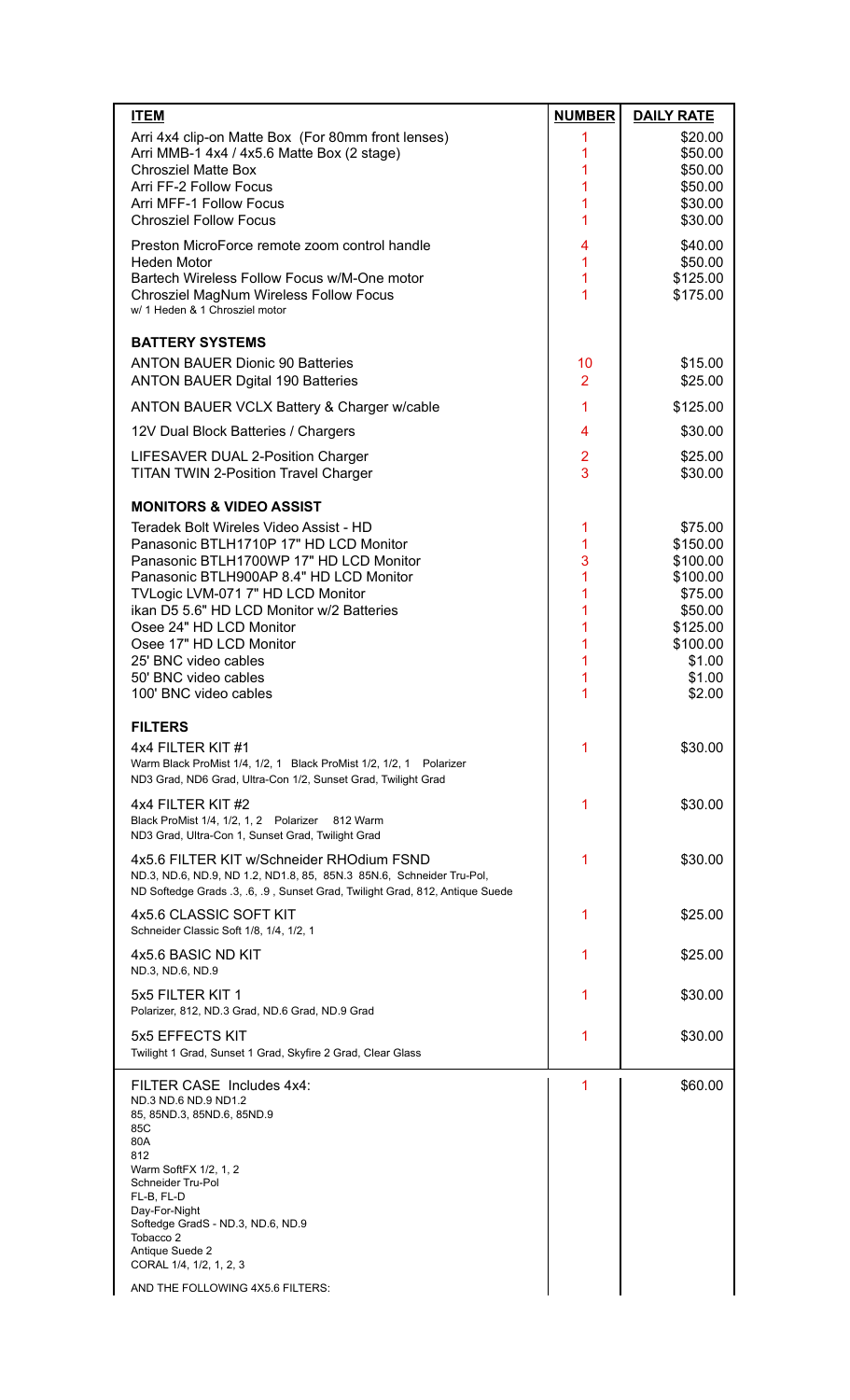| <b>ITEM</b>                                              | <b>NUMBER</b> | <b>DAILY RATE</b>        |
|----------------------------------------------------------|---------------|--------------------------|
| Mitchell Diffusion A, B                                  |               |                          |
| SoftFX 1/2, 1, 2<br>Low Con 1/8, 1/4, 1/2, 1, 2, 3, 4, 5 |               |                          |
| <b>ADDITIONAL 4x4 FILTERS</b>                            |               |                          |
| Black Pro Mist 1/4                                       | 1             | \$5.00                   |
| Black Pro Mist 1/2<br><b>Black Pro Mist 1</b>            | 1<br>1        | \$5.00<br>\$5.00         |
| <b>Black Pro Mist 2</b>                                  | 1             | \$5.00                   |
| Sunset Grad 2                                            | 1             | \$6.00                   |
| Sunset Grad 3<br><b>Twilight Grad 1</b>                  | 1<br>1        | \$6.00<br>\$6.00         |
| <b>Twilight Grad 2</b>                                   | 1             | \$6.00                   |
| Skyfire Grad 3                                           | 1             | \$6.00                   |
| Tropic Blue Grad 2                                       | 1             | \$6.00                   |
| DIOPTERS, 138mm - Set of Schneider +1, +2, +3            | 1             | \$30.00                  |
| 6.6 x 6.6 FILTER CASE Includes:                          | 1             | \$50.00                  |
| 85                                                       | 1             | \$8.00                   |
| ND.3                                                     | 1             | \$8.00                   |
| ND.6                                                     | 1<br>1        | \$8.00                   |
| ND.9<br>Fog 1/2                                          | 1             | \$8.00<br>\$8.00         |
| Fog 1                                                    | 1             | \$8.00                   |
| Fog 2                                                    | 1             | \$8.00                   |
| Fog 3                                                    | 1             | \$8.00                   |
| Low Con 1/8                                              | 1             | \$8.00                   |
| Low Con 1/4                                              | 1             | \$8.00                   |
| Low Con 1/2                                              | 1             | \$8.00                   |
| Low Con 1                                                | 1             | \$8.00                   |
| Low Con 2<br>Low Con 3                                   | 1<br>1        | \$8.00<br>\$8.00         |
| SupaFrost 00                                             | 1             | \$5.00                   |
| SupaFrost 00+                                            | 1             | \$5.00                   |
| SupaFrost 0                                              | 1             | \$5.00                   |
| SupaFrost 0+                                             | 1             | \$5.00                   |
| SupaFrost1                                               | 1             | \$5.00                   |
| SupaFrost1+                                              | 1             | \$5.00                   |
| SupaFrost2                                               | 1             | \$5.00                   |
| SupaFrost3<br>SupaFrost4                                 | 1<br>1        | \$5.00<br>\$5.00         |
| SupaFrost5                                               | 1             | \$5.00                   |
| Cyan Soft Grad                                           | 1             | \$8.00                   |
| ND.3 Soft Grad                                           | 1             | \$8.00                   |
| ND.6 Soft Grad                                           | 1             | \$8.00                   |
| ND.9 Soft Grad                                           | 1             | \$8.00                   |
| ND.3 Hard Grad                                           | 1             | \$8.00                   |
| ND.6 Hard Grad<br>ND.9 Hard Grad                         | 1<br>1        | \$8.00<br>\$8.00         |
| Tiffen Polarizer (138mm)                                 | 1             | \$8.00                   |
|                                                          |               |                          |
|                                                          |               | <b>NUMBER DAILY RATE</b> |
| <b>HEADS &amp; SUPPORT</b>                               |               |                          |
| Sachtler Video 20+ Fluid Head w/tripod & MicroForce      | 1             | \$75.00                  |
| Sachtler Video 18+ Fluid Head w/tripod & MicroForce      | 2             | \$75.00                  |
| Sachtler Video 15 SB Fluid Head w/tripod                 | 1             | \$65.00                  |
| Sachtler Video 14 Fluid Head w/tripod                    | 1             | \$50.00                  |
| Manfrotto 501 Fluid Head w/tripod                        | 1             | \$40.00                  |
| Manfrotto 502 Fluid Head w/compact tripod                | 1             | \$30.00                  |
| Steadicam Monopod                                        | 1             | \$20.00                  |
| O'Connor 2575C Fluid Head                                | 1             | \$125.00                 |
| Sachtler Studio 9+9 Fluid Head                           | 1             | \$100.00                 |
| Micro-Force zoom handle for 9+9 or 2575 head             | 1             | \$30.00                  |
| Mini Worrall Geared Head                                 | 1             | \$125.00                 |
| Sachtler Regular Sticks (Mitchell base)                  | 1             | \$10.00                  |
| Sachtler Baby Sticks (Mitchell base)                     | 1             | \$10.00                  |
| Sachtler Cine 2000 Regular Sticks (150mm bowl)           | 1             | \$10.00                  |
| Sachtler Cine 2000 Baby Legs (150mm bowl)                | 1             | \$10.00                  |
| <b>Matthews CamTank</b>                                  | 1             | \$30.00                  |
| Cardellini Tri-Hat (Mitchell)                            | 1             | \$5.00                   |
| Low-Hat (Mitchell)                                       | 1             | \$5.00                   |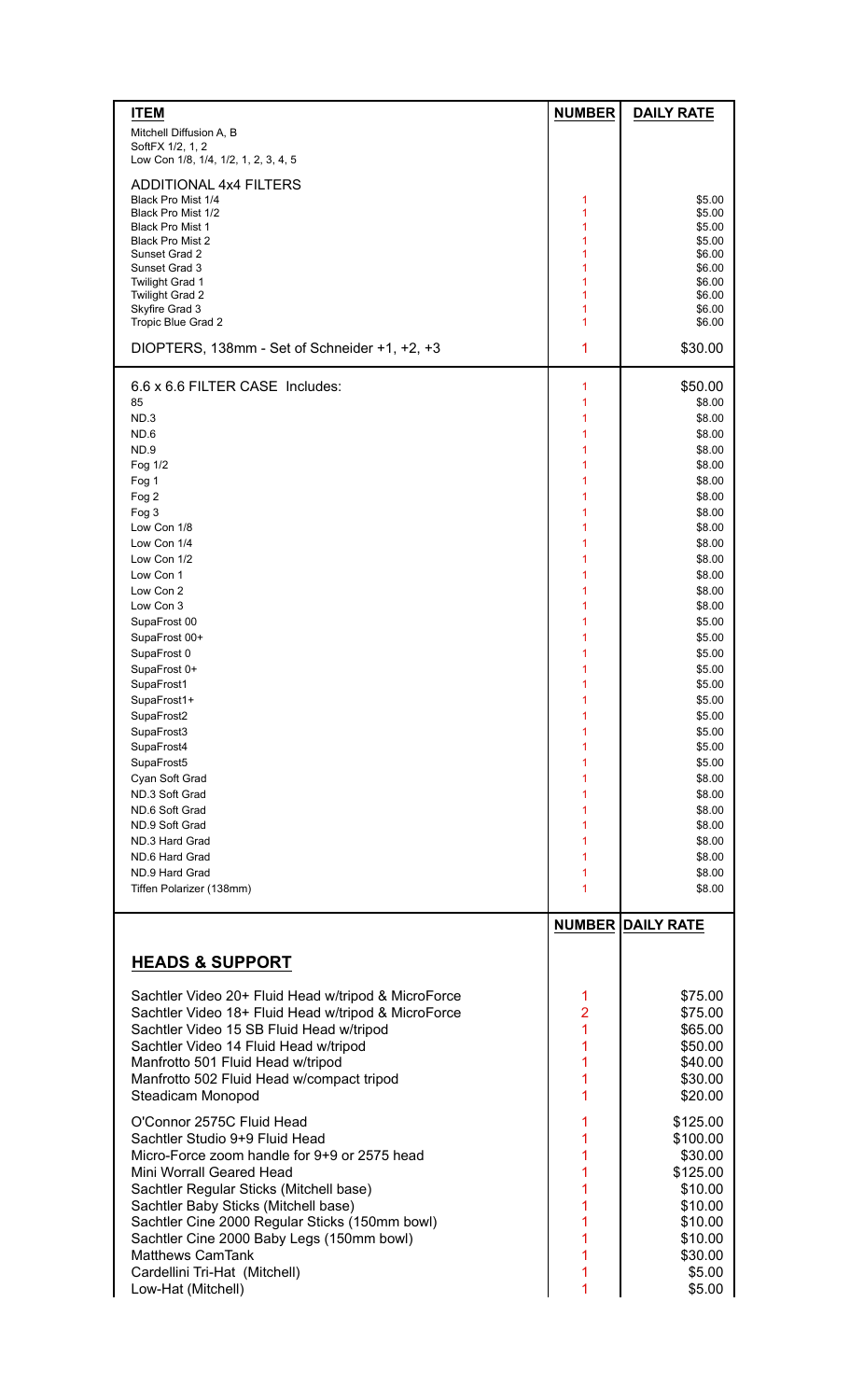| <b>ITEM</b>                                                                        | <b>NUMBER</b>       | <b>DAILY RATE</b>        |
|------------------------------------------------------------------------------------|---------------------|--------------------------|
| Hi-Hat (100mm Bowl)                                                                | 1                   | \$5.00                   |
|                                                                                    |                     |                          |
| Cinevate Atlas 200 Slider w/32" Travel Rods<br>60" Rods                            | 1<br>$\overline{1}$ | \$50.00<br>\$10.00       |
| <b>Matthews Slider Stands</b>                                                      | $\overline{2}$      | \$15.00                  |
| EZ-Slider Motorized Slider package                                                 | $\overline{1}$      | \$150.00                 |
|                                                                                    |                     |                          |
| Steadicam Zephyr w/HD-SDI Monitor                                                  | 1                   | \$250.00                 |
| <b>DJI Ronin Kit</b>                                                               | 1                   | \$100.00                 |
| DJI Ronin-S w/follow focus                                                         | 1                   | \$75.00                  |
| ReadyRig Gimbal Support                                                            | 1                   | \$50.00                  |
| EasyRig Cinema3 (200N, 500N or 600N Springs)                                       | 1                   | \$50.00                  |
| Hollywood Microdolly Mini-Jib Basic Kit (6')                                       | 1                   | \$75.00                  |
| Mini-Jib 12' Extension                                                             | 1                   | \$25.00                  |
| Mini-Jib Remote Head (Manual operation)                                            | 1                   | \$25.00                  |
| Hollywood Microdolly Kit                                                           |                     | \$40.00                  |
| Doorway Dolly (c/w seat, platforms)                                                | 1                   | \$100.00                 |
| Cameleon Electric-Hydraulic Dolly (c/w 2 seats, platforms)                         | 1                   | \$200.00                 |
| 100mm bowl adapter                                                                 | 1                   | \$0.00                   |
| 8' Straight Track                                                                  | 4                   | \$10.00                  |
| 4' Straight Track                                                                  | 1                   | \$7.00                   |
| 8' Curved Track                                                                    | 3                   | \$15.00                  |
| Ubangi<br>Low Mode Mount                                                           | 1<br>1              | \$15.00<br>\$15.00       |
| 12" Mitchell Riser                                                                 | 1                   | \$5.00                   |
| <b>Monitor Holder</b>                                                              | 1                   | \$5.00                   |
| Platforms                                                                          | $6\phantom{1}6$     | \$0.00                   |
| <b>Deluxe Seat</b>                                                                 | 1<br>1              | \$5.00                   |
| Box of Wheels & Wedges<br><b>Additional Wedges</b>                                 | 1                   | \$0.00<br>\$0.00         |
| Cameleon Dolly Package                                                             | 1                   | \$250.00                 |
|                                                                                    |                     |                          |
| <b>STANTON TRIANGLE JIB Main System</b><br><b>Track Wheels for Jib</b>             | 1<br>3              | \$600.00<br>\$0.00       |
| <b>Crank Wheels</b>                                                                | $\overline{1}$      | \$25.00                  |
| Dutch Head                                                                         | 1                   | \$100.00                 |
|                                                                                    |                     |                          |
| <b>ITEM</b>                                                                        |                     | <b>NUMBER DAILY RATE</b> |
| <b>LIGHTING &amp; GRIP</b>                                                         |                     |                          |
|                                                                                    |                     |                          |
| <b>TUNGSTEN LIGHTING</b>                                                           |                     |                          |
| TRAVEL KIT 1 (2xTota, 1x 250, 2x Arri 150, Chimera)                                | 1                   | \$70.00                  |
| TRAVEL KIT 2 (2xTota, 3x 250, Umbrellas)                                           | 1                   | \$50.00                  |
| Big Blue Lighting Kit (1 Barger (1-2K), 1 Chimera,                                 | 1                   | \$150.00                 |
| 2 Dedo, 2 Arri 150, 2 Arri 300, 2 1K Redhead, Stands)                              |                     |                          |
| Strand 2K Blondes w/barndoors, Chimera speedrings                                  | $\overline{2}$      | \$40.00                  |
| laniro 1K Redheads w/barndoors                                                     | $\overline{7}$      | \$10.00                  |
| Arri 1K Fresnels w/barndoors & scrims                                              | $\overline{7}$      | \$30.00                  |
| Arri 650W Fresnels w/barndoors & scrims<br>Arri 300W Fresnels w/barndoors & scrims | 6<br>6              | \$25.00<br>\$15.00       |
| Arri 150W Fresnels w/barndoors & scrims                                            | 4                   | \$15.00                  |
| Barger Baglite (4K)                                                                | $\overline{2}$      | \$60.00                  |
| Barger 3-Lite (2K)                                                                 | $\overline{2}$      | \$40.00                  |
| ETC Source Four 575W Ellipsoidal w/patterns                                        | 1                   | \$20.00                  |
| 100W Dedolights (Kit of 2) w/85mm lenses & gobos                                   | 1                   | \$40.00                  |
| <b>KINO FLO LIGHTING</b>                                                           |                     |                          |
| KinoFlo Diva Lights                                                                | 2                   | \$30.00                  |
| KinoFlo 4-foot 2 Banks                                                             | $\overline{2}$      | \$25.00                  |
| KinoFlo 4-foot 4 Banks<br>Kino-Flo 2-foot 4 Bank kit (2 fixtures & case)           | $\overline{2}$<br>1 | \$50.00<br>\$100.00      |
|                                                                                    |                     |                          |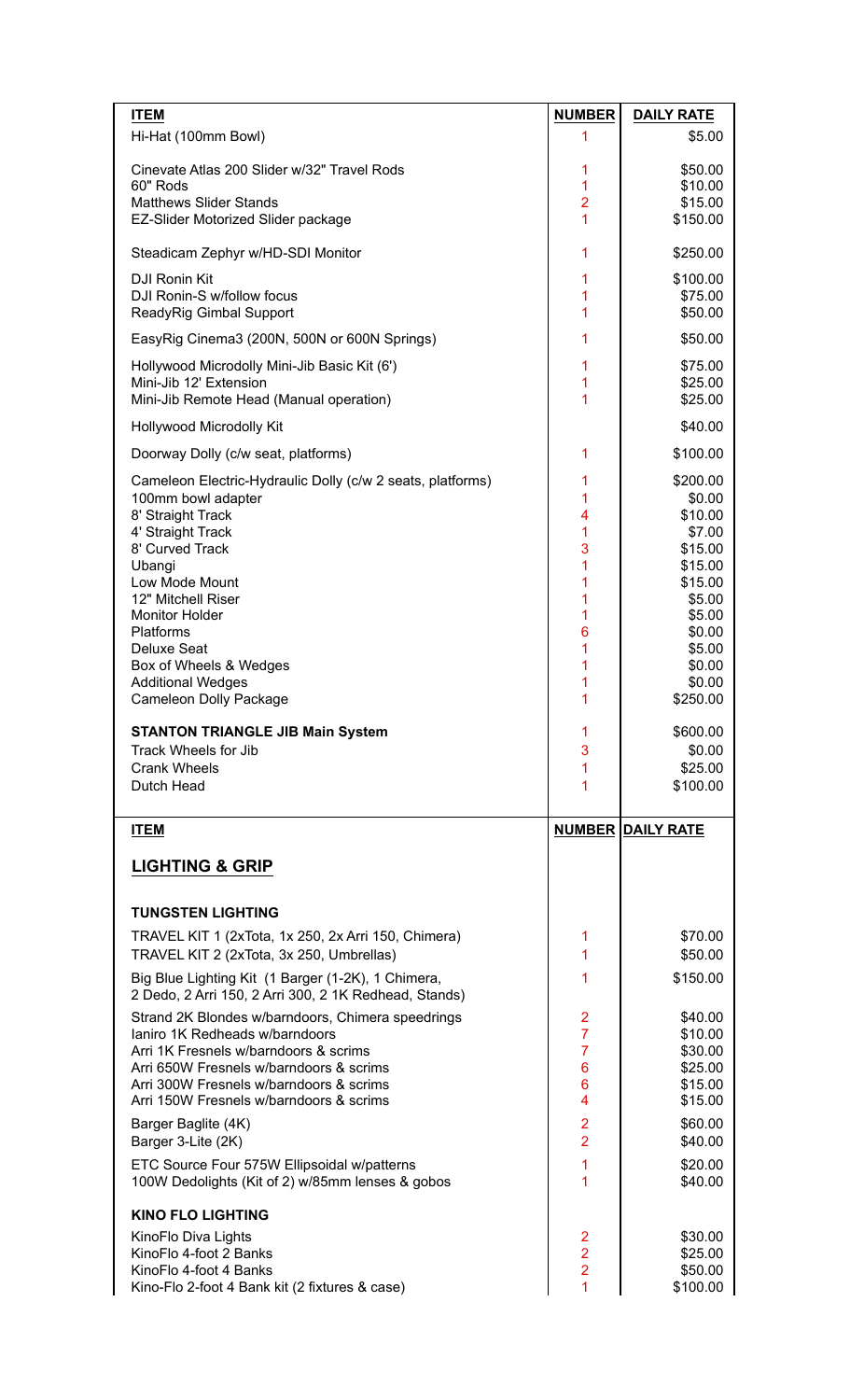| <b>ITEM</b>                                                                                                         | <b>NUMBER</b>                                                        | <b>DAILY RATE</b> |
|---------------------------------------------------------------------------------------------------------------------|----------------------------------------------------------------------|-------------------|
| Kino-Flo 4-foot tube case                                                                                           | 1                                                                    | \$25.00           |
| <b>Scandles</b>                                                                                                     | 1                                                                    | \$30.00           |
| <b>HMI LIGHTING</b>                                                                                                 |                                                                      |                   |
| K5600 Joker-Bug 200 HMI w/Flicker-Free Ballast                                                                      | 1                                                                    | \$100.00          |
| K5600 DC Ballast (Anton Bauer)                                                                                      | 1                                                                    | \$35.00           |
| K5600 1.2K Joker HMI w/Flicker-Free Ballast                                                                         | 1                                                                    | \$200.00          |
| Chimera Small Softbox for Joker-Bug 200 or Redhead                                                                  | $\overline{2}$                                                       | \$20.00           |
| Chimera Medium Softbox for Joker 1.2K or Blondes                                                                    | 3                                                                    | \$25.00           |
| Chimera Large Quartz Softbox                                                                                        | 1                                                                    | \$25.00           |
| LTM Cinepar 575 HMI                                                                                                 | $\overline{2}$                                                       | \$75.00           |
| LTM Pro-Light 575 HMI Fresnel                                                                                       | $\overline{2}$                                                       | \$75.00           |
| <b>LTM Electronic Flicker-Free Ballast</b>                                                                          | $\overline{2}$                                                       | \$75.00           |
| <b>LTM Magnetic Ballast</b>                                                                                         | $\overline{2}$                                                       | \$50.00           |
| 4-Light LTM Kit (6 head cables)                                                                                     | 1                                                                    | \$450.00          |
| <b>ON-CAMERA LIGHTS</b>                                                                                             |                                                                      |                   |
| Sachtler On-Camera Light (Tungsten - 12V, 20W)                                                                      | 1                                                                    | \$15.00           |
| Frezzi Mini-Arc (HMI - 12V, 24W)                                                                                    | $\mathbf{1}$                                                         | \$30.00           |
| LitePanels 2-light kit (on-camera light)                                                                            | $\mathbf{1}$                                                         | \$50.00           |
| Zylight kit                                                                                                         | $\overline{2}$                                                       | \$25.00           |
| Zylight Z90                                                                                                         | $\overline{2}$                                                       | \$35.00           |
| <b>LED LIGHTING</b>                                                                                                 |                                                                      |                   |
| Aadyntech Power Punch 600W LED (2.5K equivalent)                                                                    | 1                                                                    | \$200.00          |
| Creamsource Micro Bender LED panel                                                                                  | $\overline{2}$                                                       | \$75.00           |
| Filex 3-light Kit (p360s)                                                                                           | $\overline{1}$                                                       | \$75.00           |
| Zylight F8 LED Daylight Fresnel                                                                                     | 1                                                                    | \$75.00           |
| Hive Lighting Wasp 100-C w/PAR, Fresnel, Leko lens options                                                          | 1                                                                    | \$50.00           |
| Arri Locaster LED Panel AC/DC version (w/Gold mount plate)                                                          | 1                                                                    | \$75.00           |
| Litepanels Astra Bicolour 4x - 2-light Kit (w/Gold mount plates)                                                    | 1                                                                    | \$150.00          |
| Intellytech LiteCloth LC-160 2x2 foldable LED w/Gold mount plate                                                    | 1                                                                    | \$50.00           |
| <b>ELECTRICAL</b>                                                                                                   |                                                                      |                   |
| <b>Electrical Breakout Boxes</b><br>Stove Plug Adapter Cable<br>Dryer Plug Adapter Cable<br>50-foot Extension Cable | $\overline{2}$<br>$\overline{2}$<br>$\overline{2}$<br>$\overline{2}$ | \$50.00           |
| 100' Heavy Duty Green AC                                                                                            | 3                                                                    | \$5.00            |
| 100' Heavy Duty Yellow AC                                                                                           | $\overline{2}$                                                       | \$5.00            |
| 50' AC Extension Cords                                                                                              | 15                                                                   | \$3.00            |
| 25' AC Extension Cords                                                                                              | 60                                                                   | \$2.00            |
| 3-foot, 5 duct cable mats                                                                                           | 5                                                                    | \$20.00           |
| 3-foot, single duct cable mats                                                                                      | 10                                                                   | \$5.00            |
| <b>Electric Bag</b>                                                                                                 | 1                                                                    | \$10.00           |
| Magic Gadgets Shadowmaker 3 channel flicker box                                                                     | $\mathbf{1}$                                                         | \$50.00           |
| 1K Dimmers                                                                                                          | 16                                                                   | \$4.00            |
| <b>STANDS</b>                                                                                                       |                                                                      |                   |
| Matthews Magic Stand w/Roller Base                                                                                  | 1                                                                    | \$15.00           |
| Matthews Double Baby Roller Stands                                                                                  | 4                                                                    | \$10.00           |
| Matthews Triple Baby Roller Stands                                                                                  | $\overline{2}$                                                       | \$15.00           |
| Avenger - Large (Alu-Cine) Light Stands                                                                             | 5                                                                    | \$6.00            |
| Matthews Medium Duty Kit Stands                                                                                     | 10                                                                   | \$5.00            |
| Matthews Low-Baby Stands                                                                                            | $\overline{4}$                                                       | \$5.00            |
| Avenger Max & Midi-Max Kit Stands                                                                                   | $6\phantom{1}6$                                                      | \$5.00            |
| Manfrotto Light Kit Stands                                                                                          | 3                                                                    | \$5.00            |
| <b>Avenger Stand Extensions</b>                                                                                     | $\overline{2}$                                                       | \$5.00            |
| 60" C Stands                                                                                                        | 1                                                                    | \$5.00            |
| 40" XTA-C Stands                                                                                                    | $\overline{2}$                                                       | \$5.00            |
| 40" C Stands (Cart of 8)                                                                                            | 8                                                                    | \$5.00            |
| 40" C Stands - Black (Cart of 8)                                                                                    | 8                                                                    | \$5.00            |
| 30" C Stands                                                                                                        | $\overline{2}$                                                       | \$5.00            |
| 20" C Stands                                                                                                        | 3                                                                    | \$5.00            |
| <b>Short Matthpole</b>                                                                                              | 1                                                                    | \$10.00           |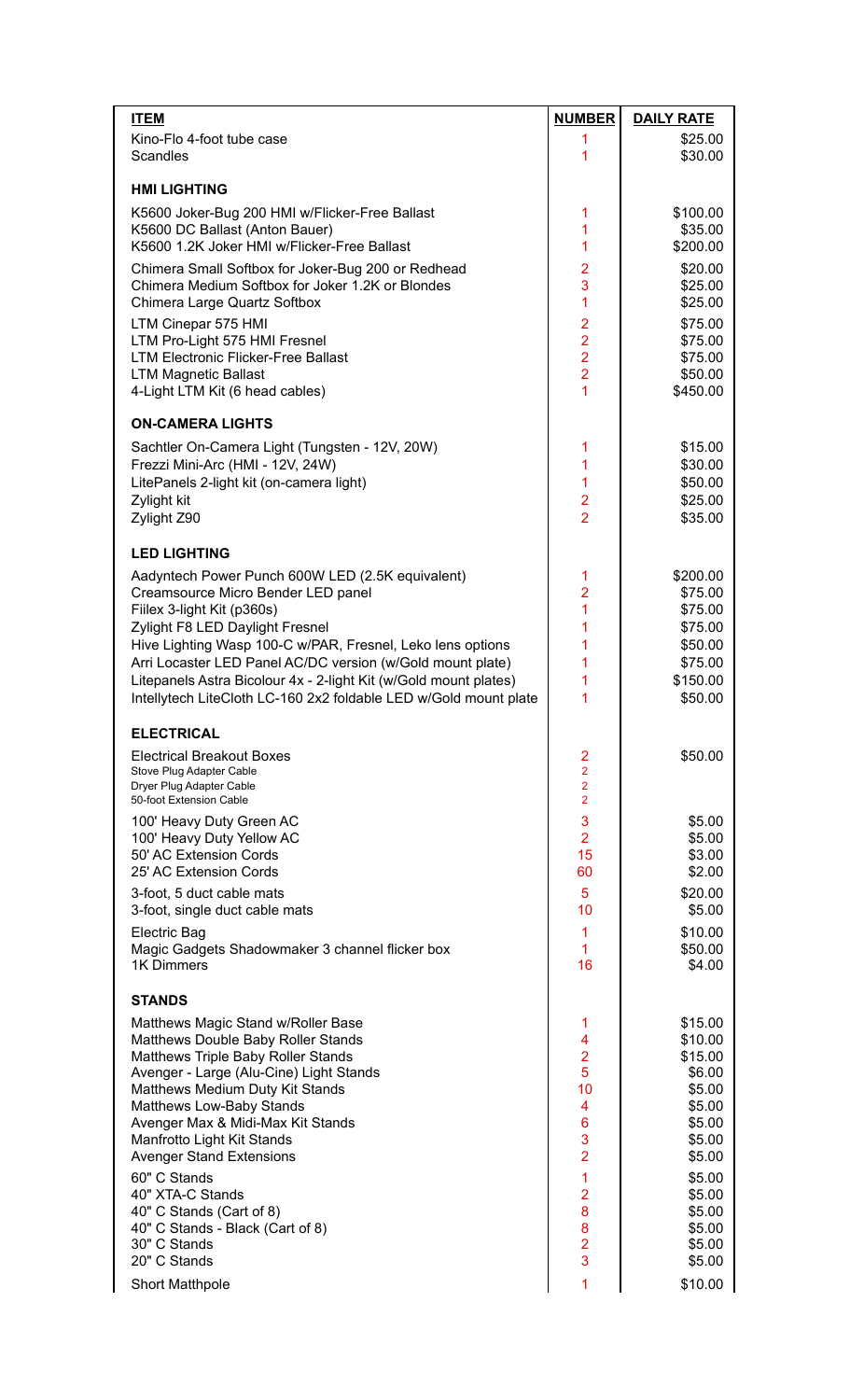| <b>ITEM</b>                                                                                                        | <b>NUMBER</b>                             | <b>DAILY RATE</b>  |
|--------------------------------------------------------------------------------------------------------------------|-------------------------------------------|--------------------|
| Long Matthpole                                                                                                     | 1                                         | \$10.00            |
| <b>Matthews Digital Combo Stands</b>                                                                               | 2                                         | \$15.00            |
| Matthews Triple-Riser Combo Stands                                                                                 | $\overline{2}$                            | \$15.00            |
| Matthews Double-Riser Combo Stands                                                                                 | 4                                         | \$15.00            |
| Pipe Clamps<br><b>Big Ben Clamps</b>                                                                               | 6<br>4                                    | \$2.50<br>\$2.50   |
| Little Ben Clamps                                                                                                  | $\overline{2}$                            | \$2.50             |
| <b>FLAGS</b>                                                                                                       |                                           |                    |
| Matthews Scrim-Flag Kit                                                                                            | 1                                         | \$50.00            |
| Contains 24 Total 18x24 & 24x36: Flag, Silk, Single & Double Black Scrim<br>Celo Cucoloris (1 each, 18x24 & 14x36) |                                           |                    |
| Matthews "Road Rags"                                                                                               | $\overline{2}$                            | \$10.00            |
| Matthews "Road Rags 2" (24x36)                                                                                     | 1                                         | \$12.00            |
| Matthews Mini-Scrim/Flag Kit (12x18) (1)                                                                           | 1                                         | \$10.00            |
| 24" x 36" Flags                                                                                                    | 9                                         | \$5.00             |
| 24" x 36" Single Black Scrim<br>24" x 36" Double Black Scrim                                                       | 4<br>8                                    | \$5.00<br>\$5.00   |
| 18x24 Wood Cucoloris                                                                                               | 1                                         | \$5.00             |
| 24x36 Wood Cucoloris                                                                                               | 1                                         | \$5.00             |
| 18" x 48" Finger                                                                                                   | 1                                         | \$5.00             |
| 24" x 48" Double Black Scrim<br>24" x 48" Meat Axe                                                                 | 1<br>1                                    | \$5.00<br>\$5.00   |
| 24" x 72" Floppy Cutter                                                                                            | 1                                         | \$5.00             |
| 30" x 36" Silk                                                                                                     | 1                                         | \$5.00             |
| 4x4 Silk                                                                                                           | 1                                         | \$5.00             |
| 4x4 Floppy Cutters                                                                                                 | $\overline{4}$                            | \$7.00             |
| <b>FABRICS &amp; FRAMES</b>                                                                                        |                                           |                    |
| 10 x 24' Chromakey Green                                                                                           | 1                                         | \$20.00            |
| 10 x 24' Chromakey Blue<br>13 x 24' Commando Cloth                                                                 | 1<br>1                                    | \$20.00<br>\$20.00 |
| 20 x 20' Blackout Drape                                                                                            | 1                                         | \$20.00            |
| 8 x 10' Muslin Photo Backdrops (Grey, Blue, Green, Brown)                                                          | 4                                         | \$20.00            |
| Gel Box                                                                                                            | 1                                         | \$10.00            |
| Avenger Foldaway 12x12 Frame                                                                                       | 1                                         | \$30.00            |
| 12x12 Artificial Silk<br>12x12 Black Silk                                                                          | 1<br>1                                    | \$12.00<br>\$12.00 |
| 12x12 1/4 Stop Silk                                                                                                | 1                                         | \$12.00            |
| 12x12 Black/White Griff<br>12x12 Silver Griff                                                                      | 1<br>1                                    | \$12.00<br>\$12.00 |
| 12x12 Black Double Scrim                                                                                           | 1                                         | \$12.00            |
| Matthews 8x8 Overhead Frames                                                                                       | $\overline{2}$                            | \$20.00            |
| 8x8 Artificial Silk<br>8x8 Gridcloth                                                                               | $\overline{2}$<br>1                       | \$10.00<br>\$10.00 |
| 8x8 Ultra Bounce                                                                                                   | 1                                         | \$10.00            |
| 8x8 Silver Griff<br>8x8 Black/White Griff                                                                          | $\overline{2}$<br>1                       | \$10.00<br>\$10.00 |
| 8x8 Black Double Scrim                                                                                             | 2                                         | \$10.00            |
| 8x8 Digital Green                                                                                                  | 1<br>1                                    | \$10.00            |
| 8x8 Bleached Muslin (clean)<br>Matthews 6x6 Overhead Frames                                                        | $\overline{2}$                            | \$15.00<br>\$15.00 |
| 6x6 Artificial Silk                                                                                                | 1                                         | \$8.00             |
| 6x6 1/4 Stop Silk                                                                                                  | 1                                         | \$8.00             |
| 6x6 Black/White Girff<br>6x6 Silver Griff                                                                          | 1<br>1                                    | \$8.00<br>\$8.00   |
| 6x6 Clear Griff                                                                                                    | 1                                         | \$8.00             |
| 6x6 Double Black Scrim<br>6x6 Digital Green                                                                        | $\overline{2}$<br>1                       | \$8.00<br>\$8.00   |
| 6x6 Bleached Muslin (not clean)                                                                                    | 1                                         | \$8.00             |
| Matthews 2x2 hard/soft Reflector & Yoke                                                                            | 1                                         | \$5.00             |
| Matthews 4x4 hard/soft Reflector & Yoke<br>4x4 frames                                                              | $\overline{2}$<br>$\overline{\mathbf{4}}$ | \$10.00<br>\$5.00  |
|                                                                                                                    |                                           |                    |
| <b>GRIP</b>                                                                                                        |                                           |                    |
| <b>Full Appleboxes</b><br>1/2 Appleboxes                                                                           | 6<br>6                                    | \$2.00<br>\$2.00   |
| 1/4 Appleboxes                                                                                                     | 6                                         | \$2.00             |
| Pancakes                                                                                                           | 3                                         | \$2.00             |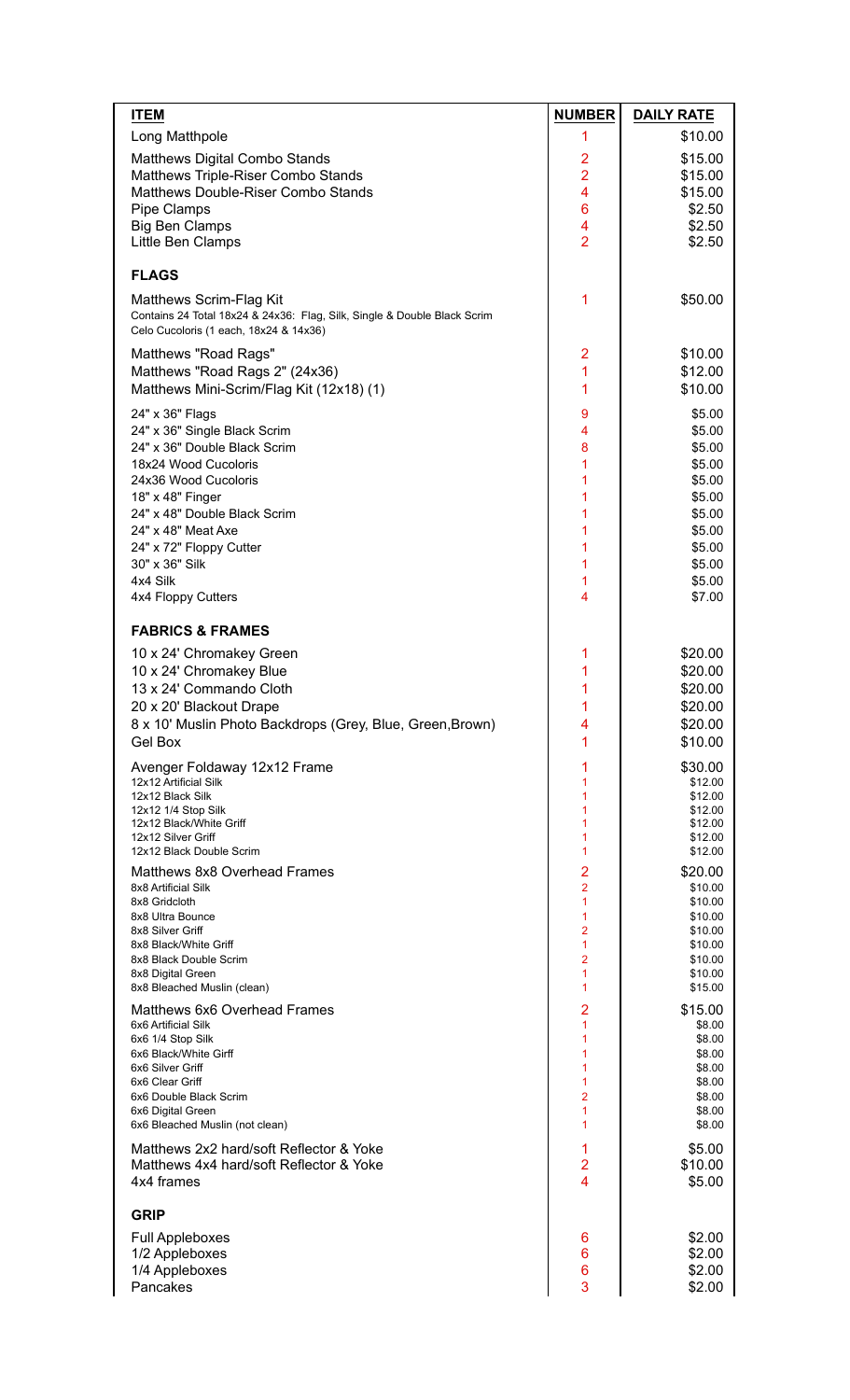| <b>ITEM</b>                                              | <b>NUMBER</b>                    | <b>DAILY RATE</b>        |
|----------------------------------------------------------|----------------------------------|--------------------------|
| Water-Resistant 35 lb. Sandbags                          | 6                                | \$2.00                   |
| "Red-Stripe" 25 lb. Sandbags                             | 5                                | \$1.00                   |
| PURPLE Sandbag Cart w/16 sandbags                        | $\overline{1}$                   | \$16.00                  |
| MAROON Sandbag Cart w/16 sandbags                        | $\mathbf{1}$                     | \$16.00                  |
| <b>BLUE 15-lb Sandbags</b>                               | 10                               | \$1.00                   |
| <b>GREEN 15-lb Sandbags</b>                              | 10                               | \$1.00                   |
| Basso Blocks, set                                        | 1                                | \$20.00                  |
| Master Blaster 1000 Fog Machine                          | 1                                | \$50.00                  |
| Box of Hardware                                          | $\mathbf 1$                      | \$20.00                  |
| Magic Arms                                               | 10                               | \$5.00                   |
| Pony Clamps                                              | 60                               | \$0.50                   |
| Mafer Bag (10 Mafers)                                    | $\overline{2}$                   | \$20.00                  |
| Cardellini Bag (10 Cardellinis)                          | $\overline{2}$<br>$\overline{1}$ | \$20.00<br>\$16.00       |
| Grip Head Bag (8 Grip Heads)                             |                                  |                          |
| Beefy Baby grip stand                                    | 1                                | \$10.00                  |
| <b>ITEM</b>                                              |                                  | <b>NUMBER DAILY RATE</b> |
|                                                          |                                  |                          |
| <b>SOUND</b>                                             |                                  |                          |
| <b>RECORDERS &amp; TIME CODE</b>                         |                                  |                          |
| <b>HHB Portadisc Recorder</b>                            | 1                                | \$25.00                  |
| Sound Devices 744T 4-track HDD Recorder w/Time Code      | 1                                | \$75.00                  |
| Zoom F8 Mixer/Recorder w/Time Code                       | 1                                | \$50.00                  |
| Sony DSR-50 DVCAM Recorder/Player                        | 1                                | \$50.00                  |
| <b>Ambient Time Code Slate</b>                           | 1                                | \$65.00                  |
| <b>Ambient Lockit Box</b>                                | 1                                | \$25.00                  |
| Ambient TC-Link Wireless (Transmitter/Receiver pair)     | 1                                | \$40.00                  |
| <b>MIXERS</b>                                            |                                  |                          |
| Sound Devices 633 Field Mixer/Recorder, Headphones, Case | 1                                | \$75.00                  |
| Sound Devices 442 Stereo Field Mixer, Headphones, Case   | $\overline{2}$                   | \$60.00                  |
| Cooper CS-104 Stereo Field Mixer, Headphones, Case       | 1                                | \$60.00                  |
| NP-1 Batteries for mixers                                | 6                                | \$5.00                   |
| NP-1 Charger                                             | 3                                | \$5.00                   |
| <b>BDS Box &amp; Cables</b>                              | $\overline{4}$                   | \$15.00                  |
| <b>BOOM MICS</b>                                         |                                  |                          |
| Schoeps MK-41 Boom Mic w/Rycote, K-Tek Boom              | 1                                | \$40.00                  |
| Sennheiser MKH-416 Boom Mic w/Rycote, K-Tek Boom         | 1                                | \$30.00                  |
| Sennheiser MKE-67 Boom Mic w/Rycote, vdB Boom            | 1                                | \$25.00                  |
| Sennheiser MKE-66 Boom Mic w/Rycote, Gitzo Boom          | 1                                | \$20.00                  |
| Audio Technica AT4071a Boom Mic w/Rycote, K-Tek Boom     | 1                                | \$30.00                  |
| Audio Technica AT847 Boom Mic w/PoleCat, Rycote Mount    | 1                                | \$15.00                  |
| Oktava MC012 Matched Stereo Pair & Mount                 | 1                                | \$30.00                  |
| <b>LAVALIER MICS - HARD WIRED</b>                        |                                  |                          |
| <b>TRAM TR-50 Lavalier mics</b>                          | 5                                | \$12.00                  |
| Voice Technologies Lavalier mics                         | 4                                | \$12.00                  |
| <b>PSC Millimic Lavalier mics</b>                        | 3                                | \$12.00                  |
| Sanken COS-11s Lavalier mics                             | $\overline{2}$                   | \$15.00                  |
| Countryman B6 Lavalier mics                              | $\overline{2}$                   | \$15.00                  |
| Sennheiser MKE-102-60 Lavalier Mics - set of 2           | 1                                | \$25.00                  |
| <b>WIRELESS MIC SYSTEMS</b>                              |                                  |                          |
| Lectrosonics SR kit w/2 SMQV Transmitters & 3 lav mics   | 2                                | \$150.00                 |
| Lectrosonics 411A Digital RF system w/B6 & TRAM Lav mics | $\overline{2}$                   | \$65.00                  |
| Lectrosonics 195 UHF RF system w/TRAM Lav Mic            | $\overline{1}$                   | \$40.00                  |
| Lectrosonics 195D UHF RF system w/B6 Lav Mic             | $\overline{2}$                   | \$50.00                  |
| Lectrosonics 187 VHF RF system w/Sanken Lav Mic          | $\overline{2}$                   | \$30.00                  |
| Lectrosonics 185 VHF RF system w/Sanken Lav Mic          | $\overline{4}$                   | \$30.00                  |
| Sennheiser G3 UHF RF Systems                             | 4                                | \$40.00                  |
| Sennheiser 500 Series UHF RF systems (Pair)              | 1                                | \$40.00                  |
| <b>IFB &amp; PHONE INTERFACES</b>                        |                                  |                          |